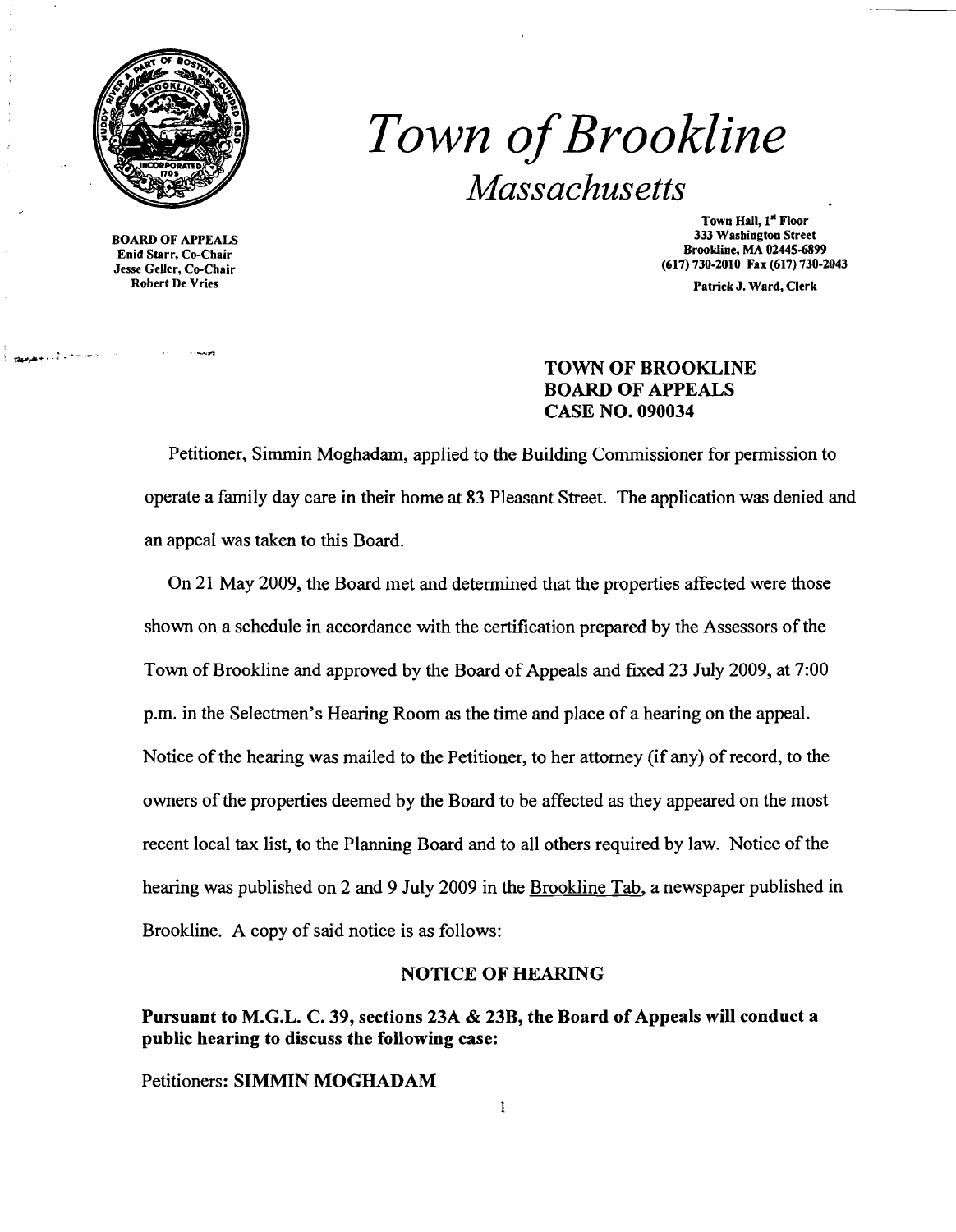Location of Premises: 83 PLEASANT ST BRKL Date of Hearing: 07/23/2009 Time of Hearing: 7:00 p.m. Place of Hearing: Selectmen's Hearing Room, 6th. floor

A public hearing will be held for a variance and/or special permit from:

Section 4.07, Use 15b; Special permit required of the Zoning By-Law to operate a family daycare in home at 83 PLEASANT ST BRKL.

Said Premise located in a M-1.5 (multi-family) district.

*Hearings, once opened, may be continued by the Chair to a date and time certain. No further notice will be mailed to abutters or advertised in the TAB. Questions regarding whether a hearing has been continued, or the date and time ofany hearing may be directed to the Zoning Administrator at* 617-734-2134 *or check meeting calendar at:http://calendars.town.brookline.ma.usIMasterTownCalandarl?FormID=158.* 

The Town of Brookline does not discriminate on the basis of disability in admission to, access *to, or operations ofits programs, services or activities. Individuals who need auxiliary aids for effective communication in programs and services of the Town of Brookline are invited to make their needs known to the ADA Coordinator, Stephen Bressler, Town of Brookline, 11 Pierce Street, Brookline, MA 02445. Telephone:* (617) *730-2330,. TDD* (617) *730-2327.* 

# Enid Starr Jesse Geller Robert De Vries

At the time and place specified in the notice, this Board held a public hearing. Present at

the hearing was Chairman, Jesse Geller and Board Members Jonathan Book and Rob

DeVries. Ms. Moghadam presented her case before the Board.

#### Background Information.

At the Fall 2008 Town Meeting, Warrant Article 14 was passed and subsequently approved by the Attorney General. Article 14 amended the Table of Use Regulations to include a new use, #15b, to allow large family day care homes for up to 10 children under the age of seven, or under the age of sixteen if there are children with special needs on site. Massachusetts General Law requires at least one approved assistant in large family home day cares. Use #15b allows large family day care homes by right in L, G, O, and I Zoning Districts; by Special Permit in SC, T, F, and M Zoning Districts; and would prohibit them in an S Zoning District. The State of Massachusetts is currently reviewing the applicable day care regulations and it is anticipated there will be some changes to the laws; therefore the current amendment has a June 1, 2010 sunset date. It is expected a revised version of the amendment,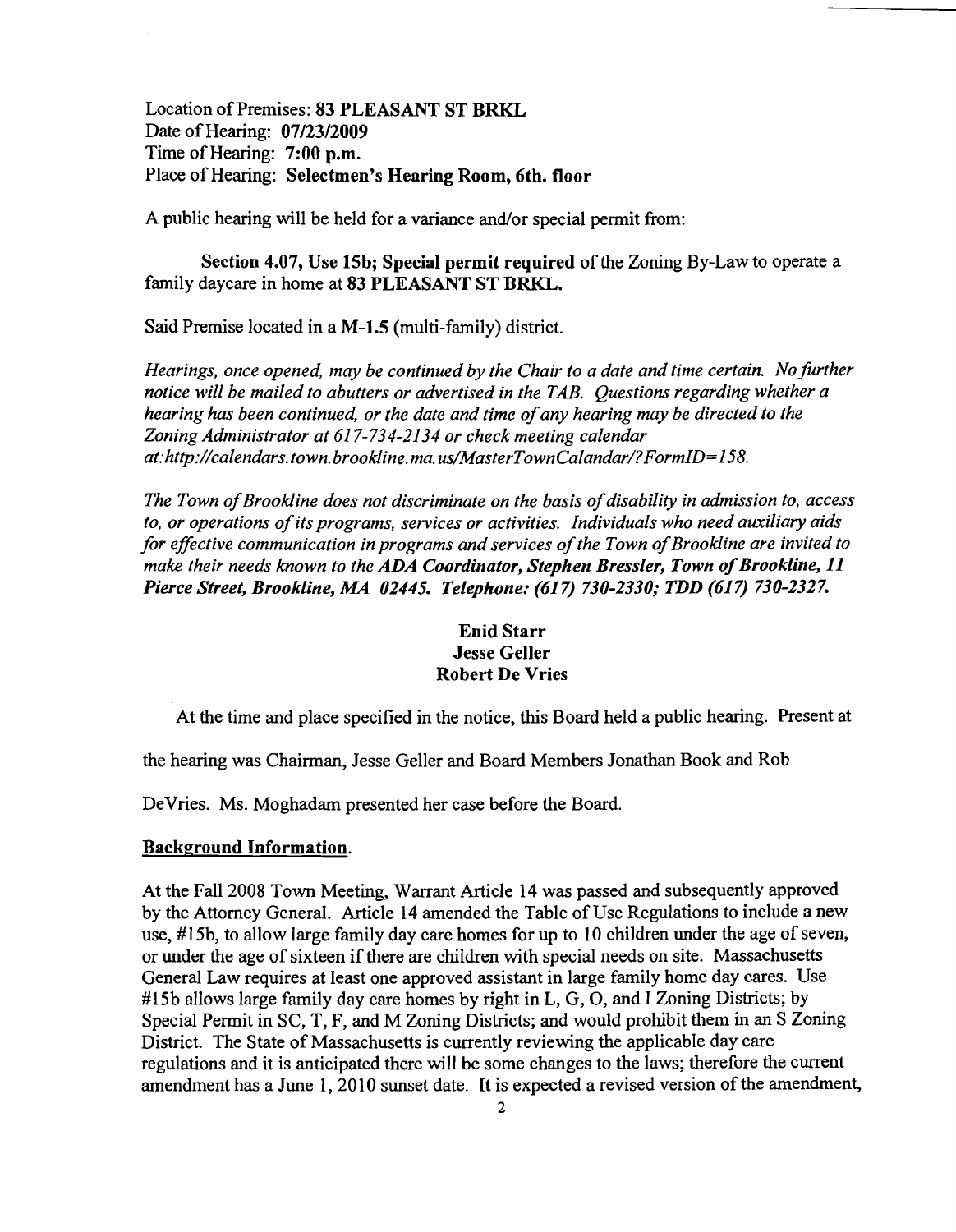consistent with the new State laws, will be passed at Town Meeting prior to the sunset date. Any Special Permits granted to large family day care homes prior to the sunset date will remain valid after the revised amendment is adopted.

Ms. Moghadam described her home at 83 Pleasant Street as a three-story row house that was built in 1925. The building is located between Browne and Parkman Streets and is flanked on both sides by two row houses. The petitioner lives on the second floor in a 1,750 square foot apartment. It is the only unit on that floor, with one unit above it and three below it (there are two units in the basement). There is parking in the rear of the building that is used by residents, and street parking in front.

Ms. Moghadam said that she has been operating a day care home at this site for ten years, and for fourteen years before that at 130 Pleasant Street. The home day care operates year round from 8:00 a.m. to 5:30 p.m. She cares for usually less than six children throughout the day, though last year there were as many as eight children on site some days. The home day care serves children from birth to three years of age. Ms. Moghadam employs one assistant, and uses Minot Park for recreation.

She said that drop-off occurs during the morning from 8:00 a.m. to just after 9:00 a.m. In cases of emergency, parents can drop their children off up to a half hour early or late, but she discourages this by charging a fee. Pick-up occurs during the afternoon from 4:00 p.m. to 5:30 p.m. Ms. Moghadam said that she has, on average, one parent that lives far enough away to necessitate driving their children to the daycare. She said that there is usually parking available on Pleasant Street, but should a parent wish to stay longer than a few minutes, they may park in her parking space behind the building. Ms. Moghadam's son takes their car to work and does not return until 6:00 p.m. which leaves their space open all day in case of emergencies.

3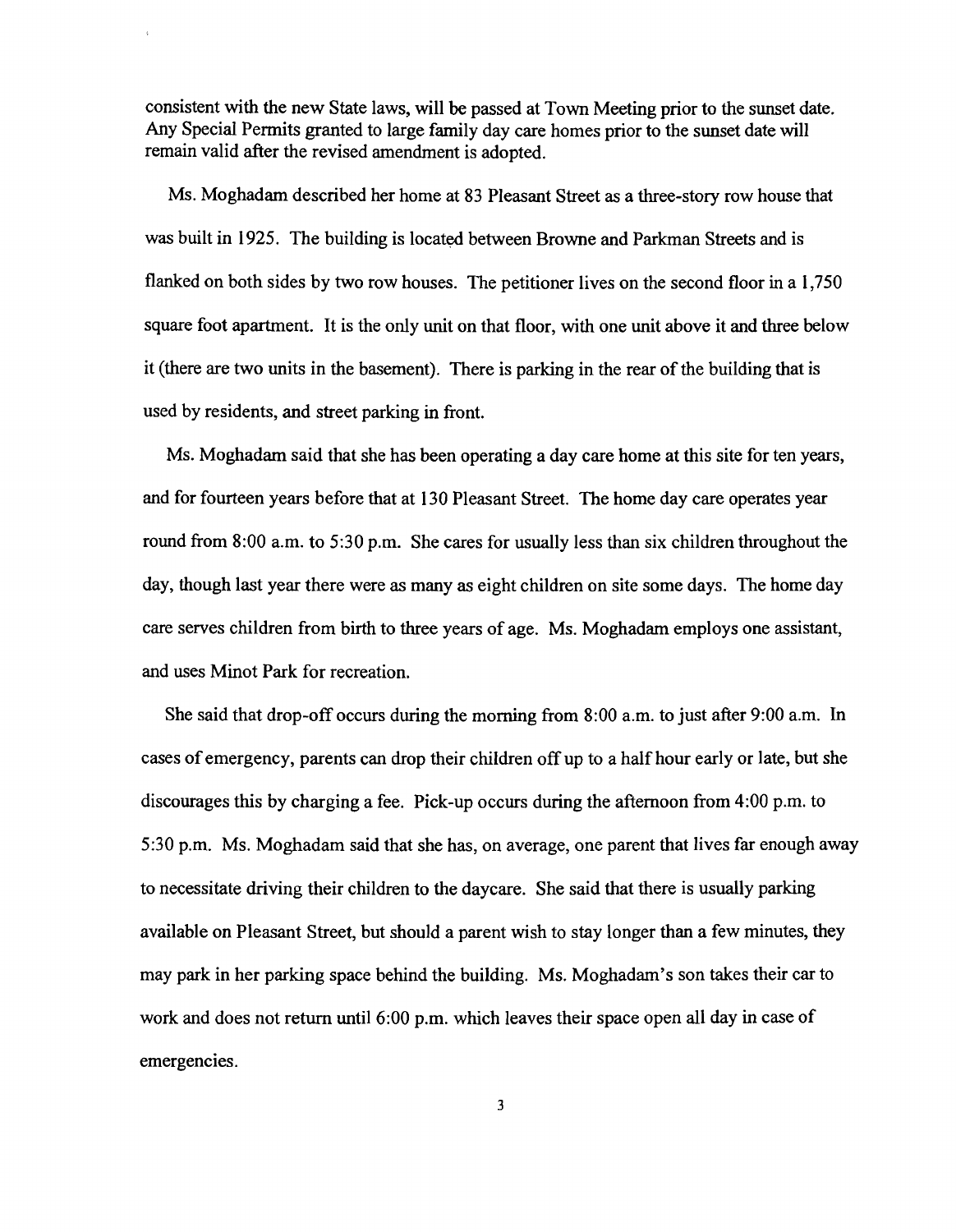Board Member Book asked whether the petitioner intended to expand her facility to accommodate the ten children allowed in her license from the state. Ms. Moghadam responded that, while she would like to maintain the potential for expansion to full capacity, she had no intention to do so at this time.

The Chairman asked whether anyone in the audience wished to speak in support of the application. Ms. Nelly Langlais of 125 Kent Street, also a licensed home day care provider, said that Ms. Moghadam ran an efficient, professional operation. Nader Family, the husband of the petitioner remarked that although many letters of support were submitted to the Planning Department regarding the home day care, he understands that two neighbors, one above their unit and one below, wrote letters of complaint regarding the operation. He reported that one complainant after discussion recanted her objection, however, this letter could not be located at the time of the hearing. The Chairman acknowledged receipt of letters in support of the application from abutters and parents of children either currently attending or previously attending the day care. The Chairman asked whether anyone wished to speak against the application. No one rose to speak. The Chairman asked the petitioner about the concerns expressed by her neighbors, particularly concerning the petitioner's use of condominium common areas for storage of strollers and childrens' shoes. Ms. Moghadam responded that she received permission from the condominium organization of unit owners' management company to keep the strollers in the hallway and she said she always keeps them against the wall. Regarding the shoes, she said that she now keeps the childrens' shoes within her unit. When asked about the nuisance caused by the occasional parent ringing the wrong doorbell, she acknowledged that it may have occurred once or twice but observed that it is a natural part of condominium life when multiple units utilize a common entrance. The

4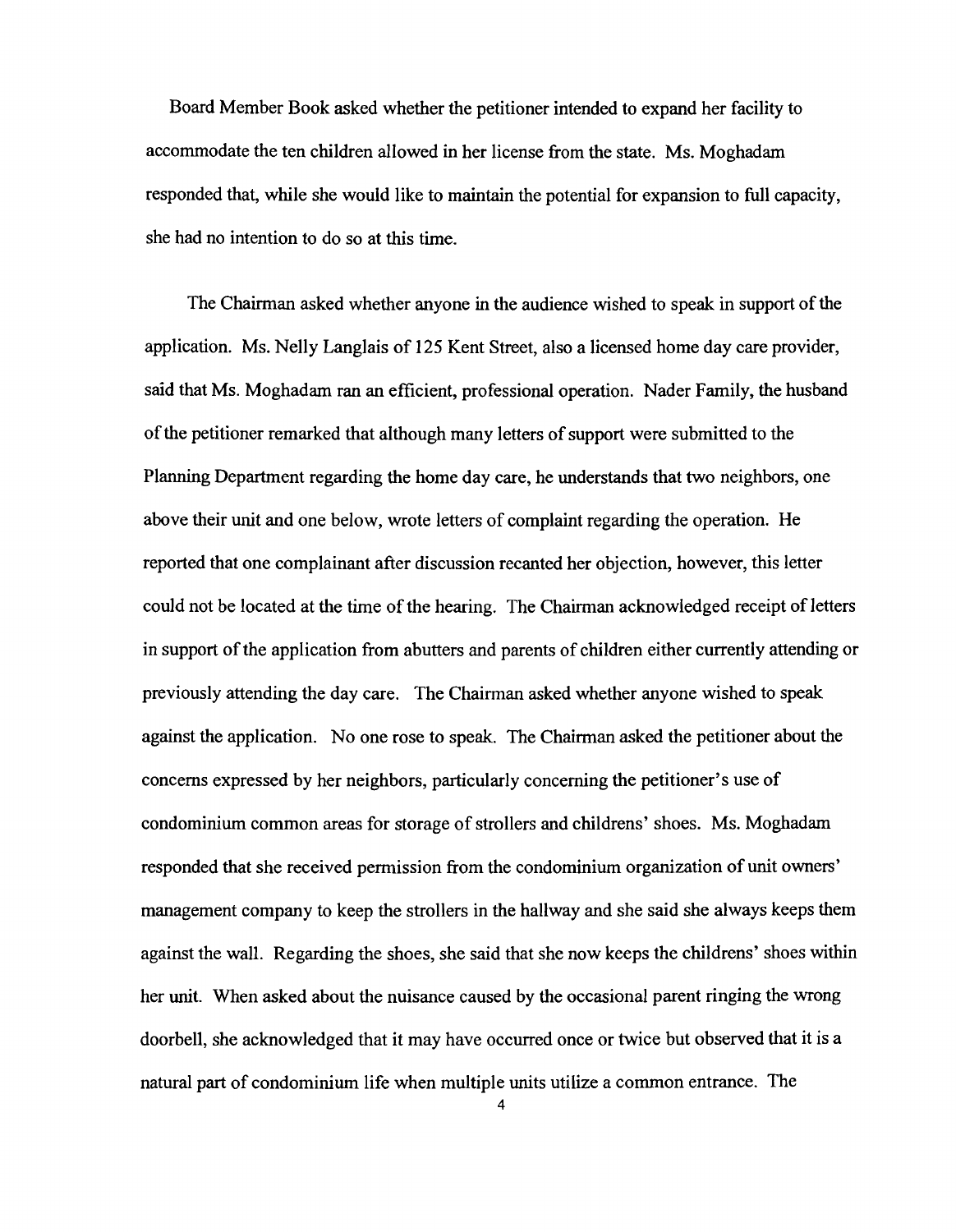Chairman then stated that condominium governance issues are outside the jurisdiction ofthe Zoning Board of Appeals but that the complaints of a nuisance were relevant inasmuch as they may be a consideration in whether to grant the special permit relief requested. Mr. Geller added that use of the condominium common areas are independently subject to the provisions of the governing condominium documents, including any rules and regulations, and that complaints relative to violations of the provisions of those documents made by other condominium owners are properly addressed to the condominium trustees. The petitioner agreed not to maintain the offending strollers in the condominium common areas ifso requested by the condominium association.

Lara Curtis, senior Planner delivered the findings of the planning staff.

#### Section 4.07 – Table of Use Regulations, Use #15B

A special permit may be granted by the Board of Appeals to allow Large Family Daycare Homes as an accessory use for up to ten children.

Ms. Curtis reported that the Planning Board was supportive of the proposal to legalize the home day care at 83 Pleasant Street, #2. The home day care has been operating within the same vicinity for 24 years without incurring any complaint. The First Steps Day care is operated as a neighborhood home day care, with very few parents who drive their children and for those who do, they seldom arrive or depart at the same time. It seems unlikely there is a noticeable traffic impact generated by this home day care. The applicant states that she frequently checks in with neighbors to make sure there are no noise issues. The residents in the third floor unit have some complaints about strollers and shoes being left out in common areas, but the Planning Board felt that is an issue that can be worked out with the governing condominium association. Therefore she said, the Planning Board recommends approval of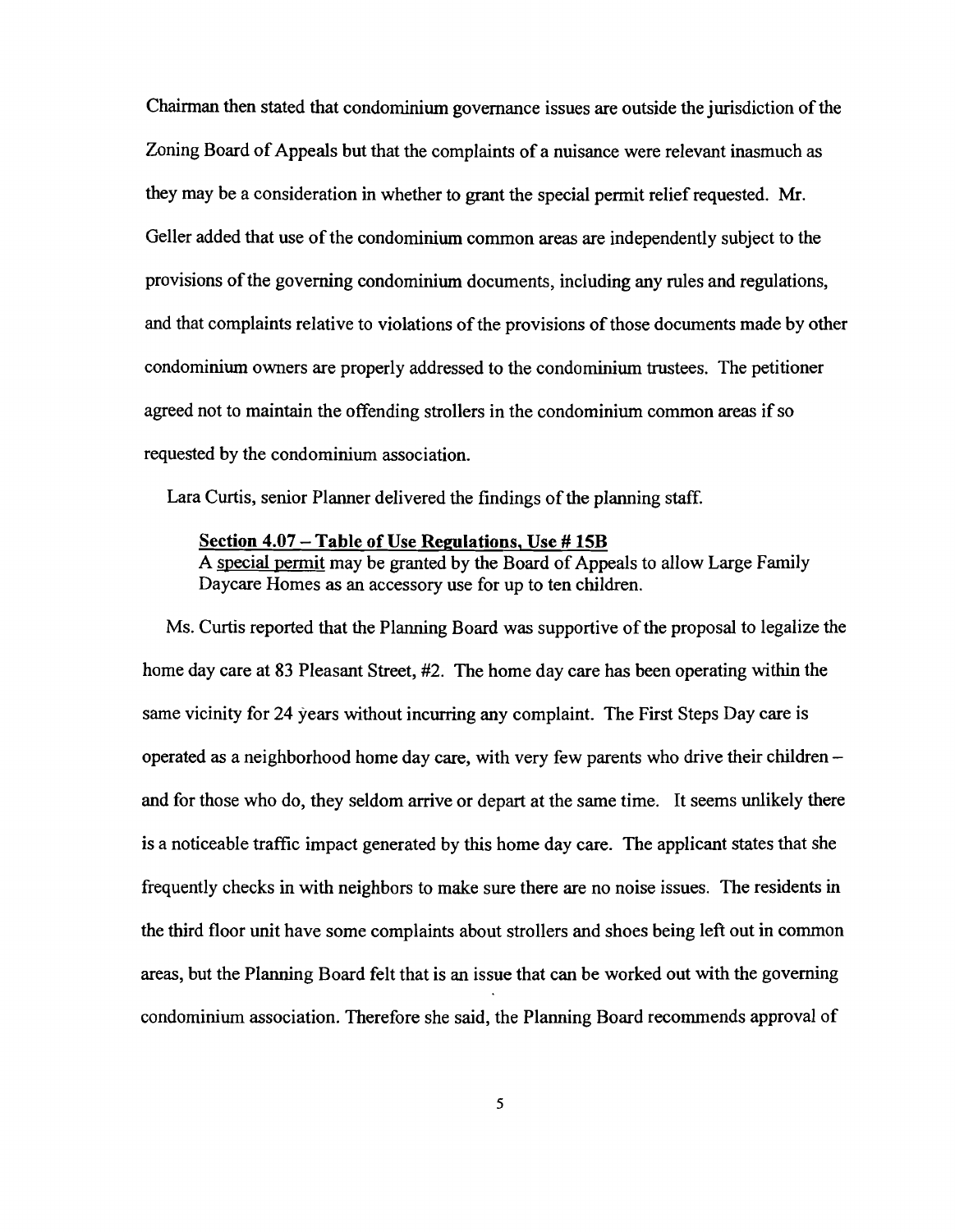the special pennit for the large family day care home for up to ten children as an accessory use subject to the following condition:

- 1. A parking diagram with written narrative describing pick-up and drop-off procedures shall be submitted to the Assistant Director for Regulatory Planning for review and approval.
- 2. The petitioner shall submit to the Building Commissioner, proof of recording of the decision at the Norfolk County Registry of Deeds within forty five (45) days of this decision.

Michael Shepard, Building Commissioner, delivered the comments from the Building Department. He said that the petitioner has been extremely cooperative throughout the ' process. He said that there have been no complaints about the home day care operation and stated that the Building Department supports the requested zoning relief.

The Chairman asked whether any of the other Members of the Board had any further questions. During discussion, Board Member Jonathan Book, stated that the petition, if approved, should include a statement to the effect that the governing condominium documents will remain in full force and effect notwithstanding any relief granted. There was some discussion among the Board Members whether this provision should appear as a condition or in the text of the decision. After discussion, both Jonathan Book and Rob DeVries indicated that they were in favor of the application. Mr. Geller also voted in favor of granting the Special Permit relief requested.

There being no further questions and the Board having deliberated on this matter and having considered the foregoing testimony, the Board concludes that the requirements of Section 9.05 of the Zoning By-Law have been satisfied and it is desirable to grant a Special Permit in accordance with Section 4.07 Use ISb of the Zoning By-Law, operation of a large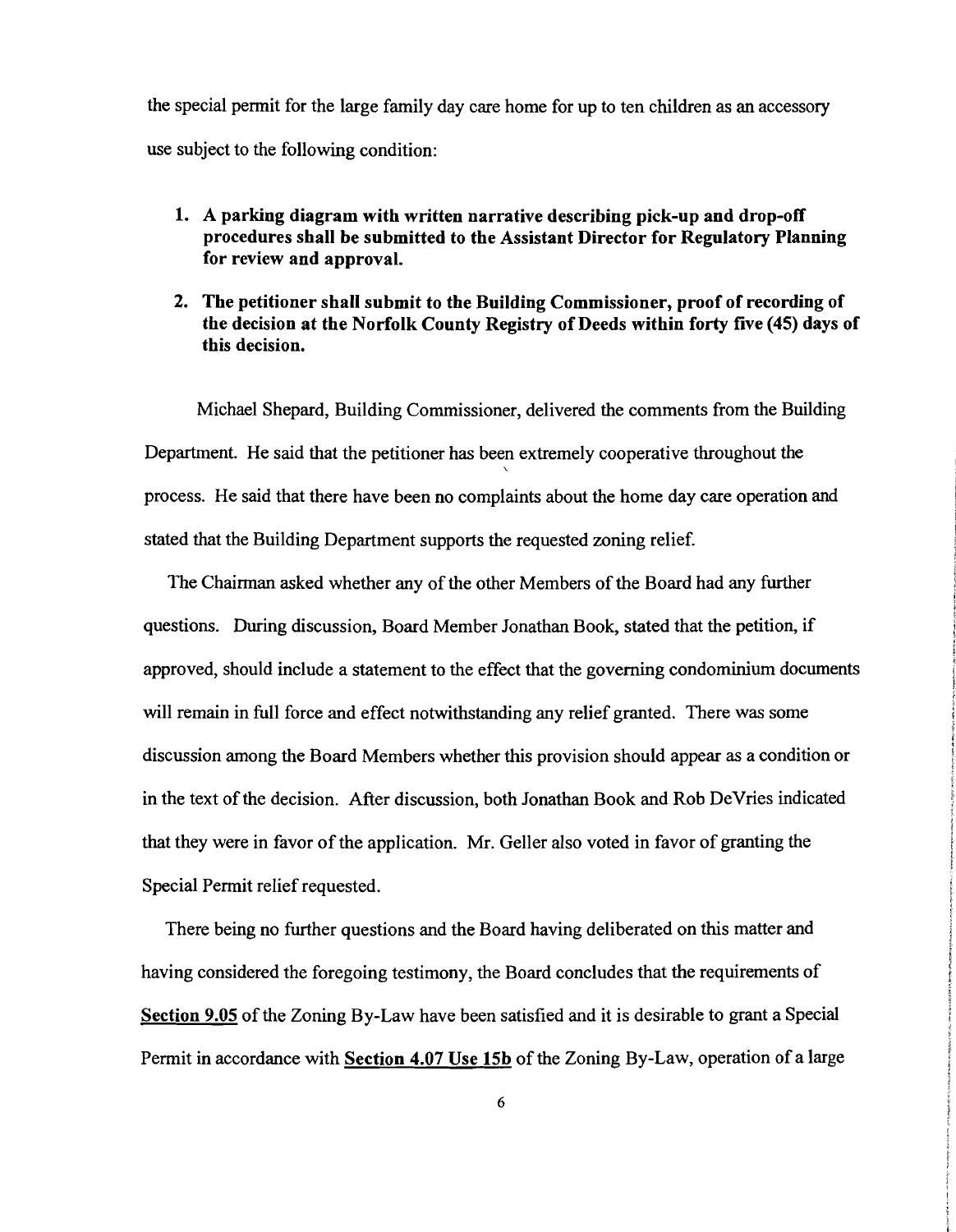Family Daycare Home as an accessory use for up to ten children. The petitioner was reminded that although a Special Permit may be granted by the Board of Appeals permitting use of her home as a large family day care under the Town's Zoning By-Law, such a use remains subject to her satisfaction of all requirements of the governing condominium documents as enforced by the condominium organization of unit owners. The Board specifically makes the following findings pursuant to Section 9.05 of the Zoning By-Law:

- a. The specific site is an appropriate location for such a use, structure, or condition.
- b. The use as developed will not adversely affect the neighborhood. To this finding, the petitioner is reminded that although a Special Permit may be granted by the Board of Appeals to allow the operation of a home day care facility, the rules and regulations of the condominium association prevail.
- c. There will be no nuisance or serious hazard to vehicles or pedestrians.
- d. Adequate and appropriate facilities will be provided for the proper operation of the proposed use.
- f. The development as proposed will not have a significant adverse effect on the supply

of housing available for low and moderate income people.

Accordingly, the Board voted unanimously to grant the requested relief subject to the

following conditions:

- 1. A parking diagram indicating the on-site parking benefitting the home day care with written narrative describing the pick-up and drop-off procedures shall be submitted to the Assistant Director for Regulatory Planning for review and approval.
- 2. The petitioner shall submit to the Building Commissioner, proof of recording of the decision at the Norfolk County Registry of Deeds within forty five (45) days of this decision.

Unanimous Decision of The Board of Appeals

*féase Gelle*<br>Jesse Geller, Chairman